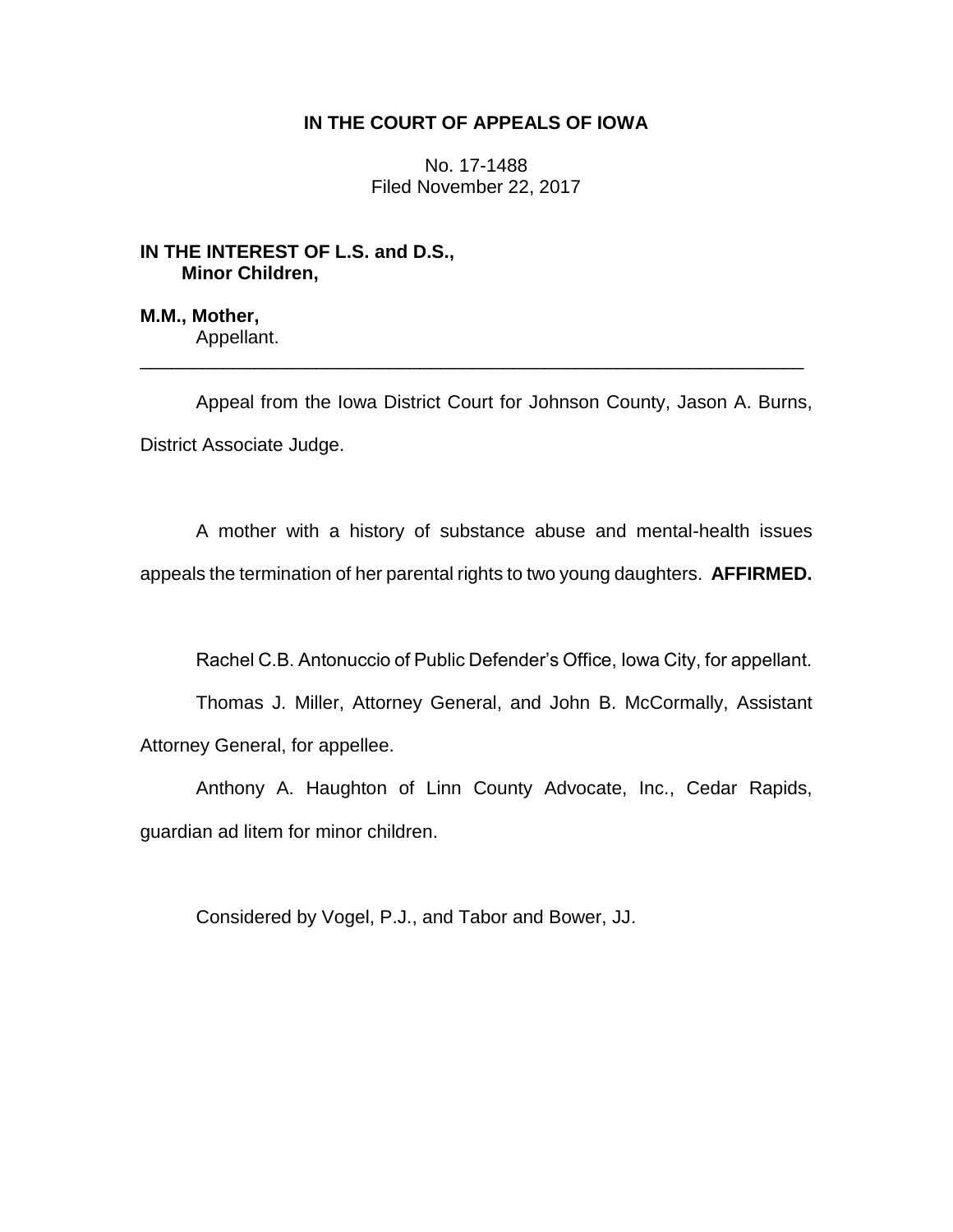**TABOR, Judge.**

 $\overline{a}$ 

A mother, Melony, appeals the termination of her parental relationship with her two daughters, three-year-old L.S. and two-year-old D.S. Bruising around the ears of the youngest girl drew the attention of authorities. Once the Iowa Department of Human Services (DHS) took custody of the girls, Melony never made enough progress to have them returned. On appeal, Melony challenges the statutory grounds for termination and argues the juvenile court's action harmed the children because of their close bond with her. Melony seeks an additional six months to work toward reunification, or, in the alternative, a guardianship for the children with her sister.

After independently reviewing the record, we reach the same conclusion as the juvenile court regarding termination of Melony's parental rights.<sup>1</sup> Melony cannot safely parent her daughters given her persistent substance abuse and untreated mental-health issues. Crediting the opinions of the social workers, we doubt whether a reprieve of six months would make a difference; nor do we find this case is appropriate for a guardianship. Accordingly, we affirm.

# **I. Facts and Prior Proceedings**

The DHS took notice of Melony's family in August 2016 after she brought D.S. to a doctor to inspect bruising on and around the toddler's ears. After testing for medical conditions that could cause bruising, the examining doctor concluded

2

<sup>1</sup> Our review is de novo. *See In re M.W.*, 876 N.W.2d 212, 219 (Iowa 2016). We are not bound by the juvenile court's factual findings, but we give them weight, especially when witness credibility is critical to the outcome*. See id.* Proof must be clear and convincing, meaning there are no "serious or substantial doubts as to the correctness [of] conclusions of law drawn from the evidence." *In re D.W.*, 791 N.W.2d 703, 706 (Iowa 2010).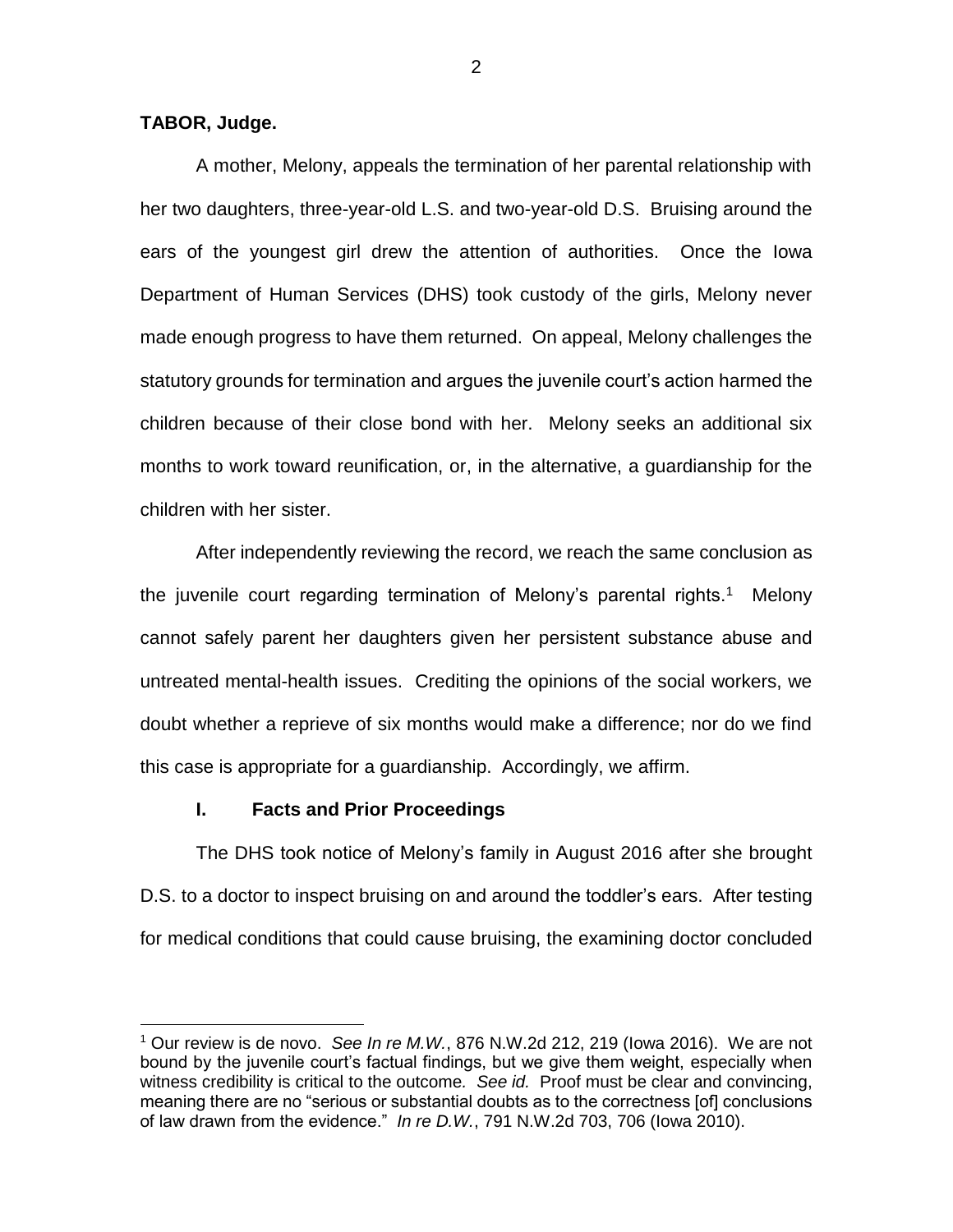D.S's injuries resulted from physical abuse.<sup>2</sup> The older sister, L.S., showed no similar signs of physical abuse. Initially, Melony blamed her live-in paramour for D.S.'s injuries.

The DHS case plan allowed the children to stay with relatives. But just days later, Melony removed the children from the relative's care without notifying her DHS caseworker. As a result, the DHS requested removal and placed the children in family foster care. While in Melony's care, both children were exposed to marijuana, according to a hair test. Melony also tested positive for marijuana and methamphetamine. The juvenile court adjudicated L.S. and D.S. as children in need of assistance in September 2016 under Iowa Code section 232.2(6)(b), 232.2(6)(c)(2), and 232.2(6)(o)(2016). The children remained in foster care; Melony stayed with her parents. To achieve reunification, the court expected Melony to seek treatment for substance abuse and emotional issues and to find employment and stable housing.

At first, Melony made progress. She began working at Arby's. She obtained a driver's license. She participated in family treatment court. She sought substance-abuse treatment, graduated from an outpatient program, and was methamphetamine free during October and November of 2016. But after the DHS approved Melony's mother and stepfather for family foster care, Melony was forced to find new housing and chose to move back in with her paramour. In December, Melony witnessed a person's death and began using methamphetamine as a means to cope with the trauma. At this time, Melony admitted she likely caused

 $\overline{a}$ 

 $2$  The examining doctor's notes indicate the bruising pattern was consistent with someone's knuckles pressing into D.S.'s head and grabbing her ears with significant force.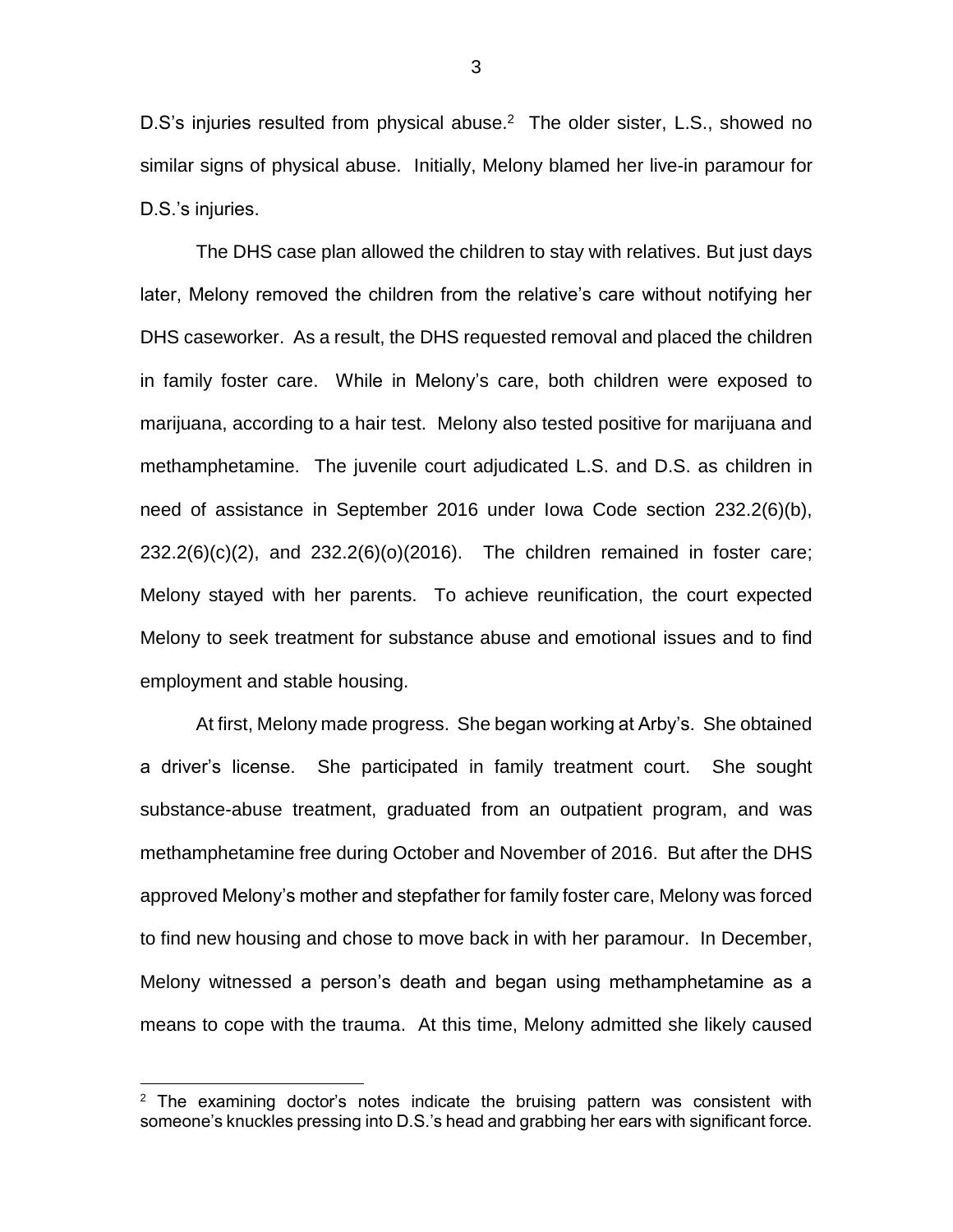the injuries to D.S.'s ears, claiming the bruising occurred when she repositioned the child's head while styling her hair. Melony blamed the severity of the bruising on a combination of the hairstyling and L.S. kicking D.S. repeatedly in the head.

Melony continued using methamphetamine. Though she eventually sought residential treatment, she left the facility after one day. When she expressed an interest in returning, the treatment facility required Melony to provide a letter from her psychiatrist stating she was emotionally stable enough to begin treatment. Melony did not satisfy that requirement. She continued to use methamphetamine intermittently over the next several months. After Melony tested positive for marijuana, she accused the DHS of tampering with the results to provoke her and limit her visitation with the children. She claims the DHS's misdeeds prompted her to relapse on methamphetamine. Eventually, Melony broke up with her paramour and moved in with drug abusers. At the suggestion of the DHS, Melony sought housing assistance and began renting an apartment.

The State filed a petition to terminate parental rights in February 2017. The juvenile court held a termination hearing in June 2017. The State's evidence at the hearing did not paint a positive picture of Melony's parenting efforts. DHS social worker Michelle Irons noted Melony's continued methamphetamine use, her poor attitude toward mental-health treatment, and her lack of urgency to seek help. Heidi Aude, the family safety, risk and permanency worker, testified Melony often became easily frustrated with the children and would yell at them during supervised visits. Aude also said Melony often expressed her intent to discipline the children by "swatting" them and shouted at others who suggested she should refrain from

4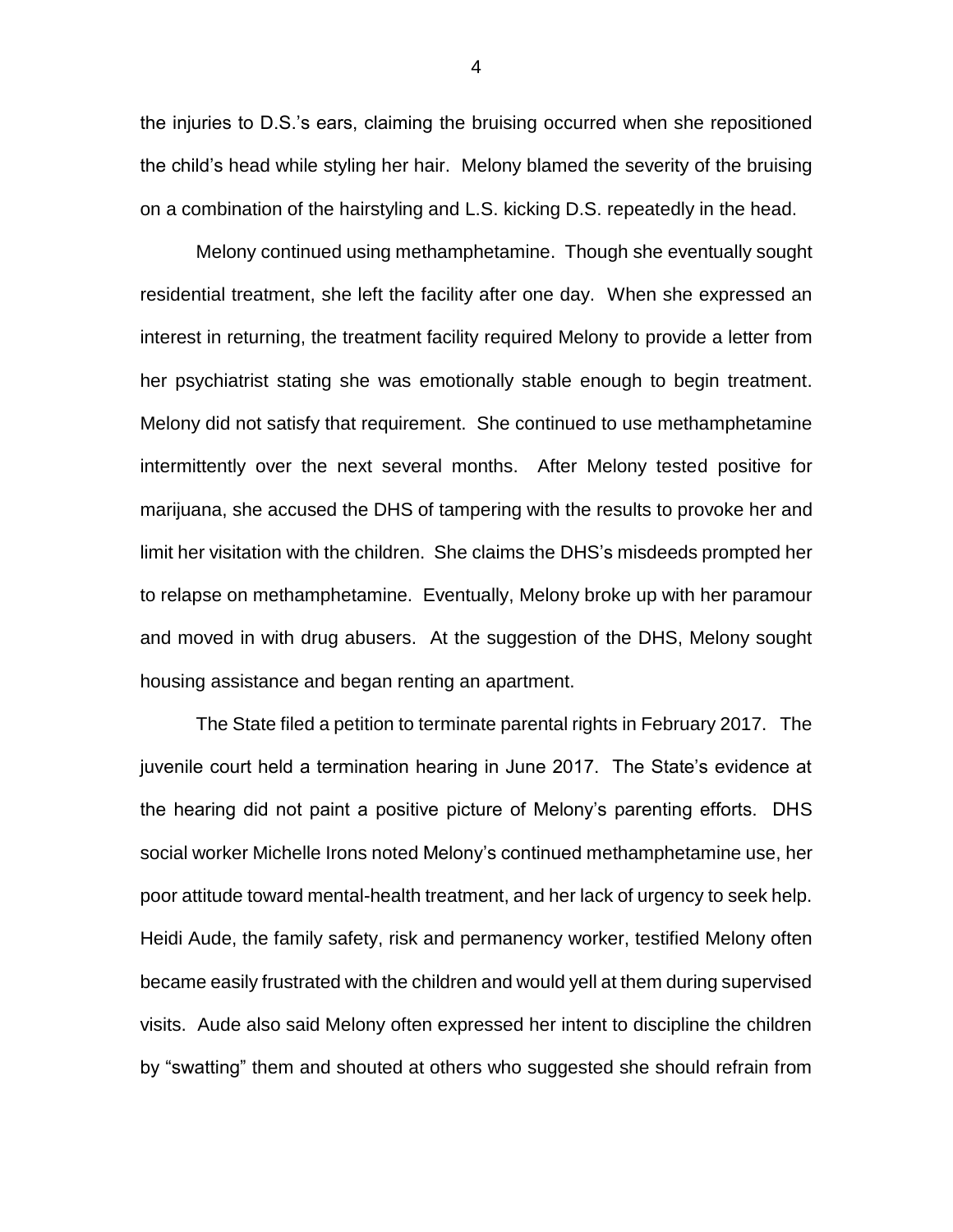"swatting" the children. The guardian ad litem agreed Melony's inappropriate use of corporal punishment was an ongoing issue.

In her own testimony, Melony conceded she often reacts impulsively in negative situations and later regrets her conduct. Melony, who was thirty-two years old, admitted using marijuana since she was thirteen and methamphetamine since she was nineteen. Melony maintained she did not mean to hurt D.S. while styling her hair.

After the June 2017 termination hearing, Melony was arrested for possession of methamphetamine. A July hearing was held to add this development into the record. During the July hearing, DHS worker Irons also revealed Melony had lost her job at Arby's and questioned the stability of Melony's housing. In September 2017, the juvenile court terminated Melony's parental rights in the two children pursuant to Iowa Code section 232.116(1)(d) and  $232.116(1)$ (h).<sup>3</sup> Melony now appeals.

# **II. Analysis of Mother's Claims**

 $\overline{a}$ 

# **A. Grounds for Termination**

Melony challenges both grounds for termination cited by the juvenile court. To affirm, we need to find facts to support just one of the sections. *In re J.B.L.*, 844 N.W.2d 703, 704 (Iowa Ct. App. 2014). We focus our analysis on subsection (h). Under that subsection, the State must prove:

- (1) The child is three years of age or younger.
- (2) The child has been adjudicated a child in need of assistance pursuant to section 232.96.
- (3) The child has been removed from the physical custody of the child's parents for at least six months of the last twelve

 $3$  The father's rights were also terminated but are not at issue in this appeal.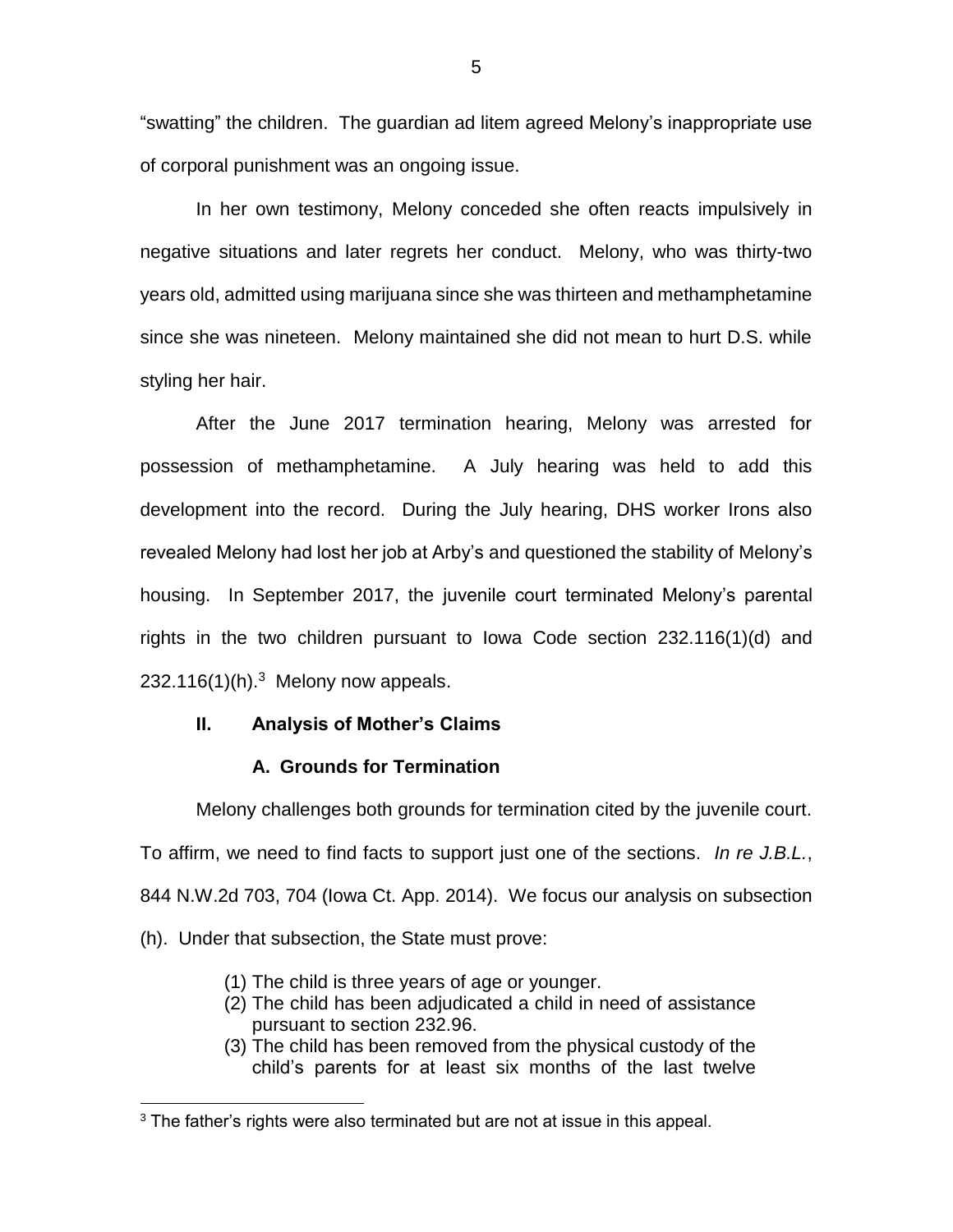months, or for the last six consecutive months and any trial period at home has been less than thirty day.

(4) There is clear and convincing evidence that the child cannot be returned to the custody of the child's parents as provided in section 232.102 at the present time.

Iowa Code § 232.116(1)(h); *see In re A.M.*, 843 N.W.2d 100, 111 (Iowa 2014) (identifying relevant time in fourth element as date of termination hearing).<sup>4</sup>

Melony claims the juvenile court erred in concluding the children could not be presently returned to her custody. She insists she remedied several DHS concerns by the time of the trial. Specifically, she found steady employment, rented her own apartment, obtained a driver license, graduated from a substanceabuse program, and ended her troubling relationship. But Melony's account is just one side of the ledger.

After the juvenile court reopened the record, it learned Melony lost her job and had not paid her rent once her housing assistance ran out.<sup>5</sup> Her last measureable period of sobriety was several months ago. Eight days after the first hearing, Melony was arrested for possession of methamphetamine and admitted using.<sup>6</sup> Melony continued to downplay the harm she caused D.S. by insisting it was unintentional or blaming older sister L.S. Melony's continued refusal to fully accept responsibility for her conduct is concerning given her affinity for physical discipline and demonstrated short temper. As the juvenile court aptly observed: "Her refusal to appropriately address the allegation of physical abuse, while

 $\overline{a}$ 

<sup>4</sup> Because two termination hearings occurred, we will consider the second hearing as the relevant time.

 $5$  After the record closed, the juvenile court learned Melony lost her housing. Because this information is outside our record, we will not consider it when making our determination.

<sup>&</sup>lt;sup>6</sup> The juvenile court also noted Melony was arrested on August 9, 2017, after the record closed. We will not consider this arrest when reaching our conclusion.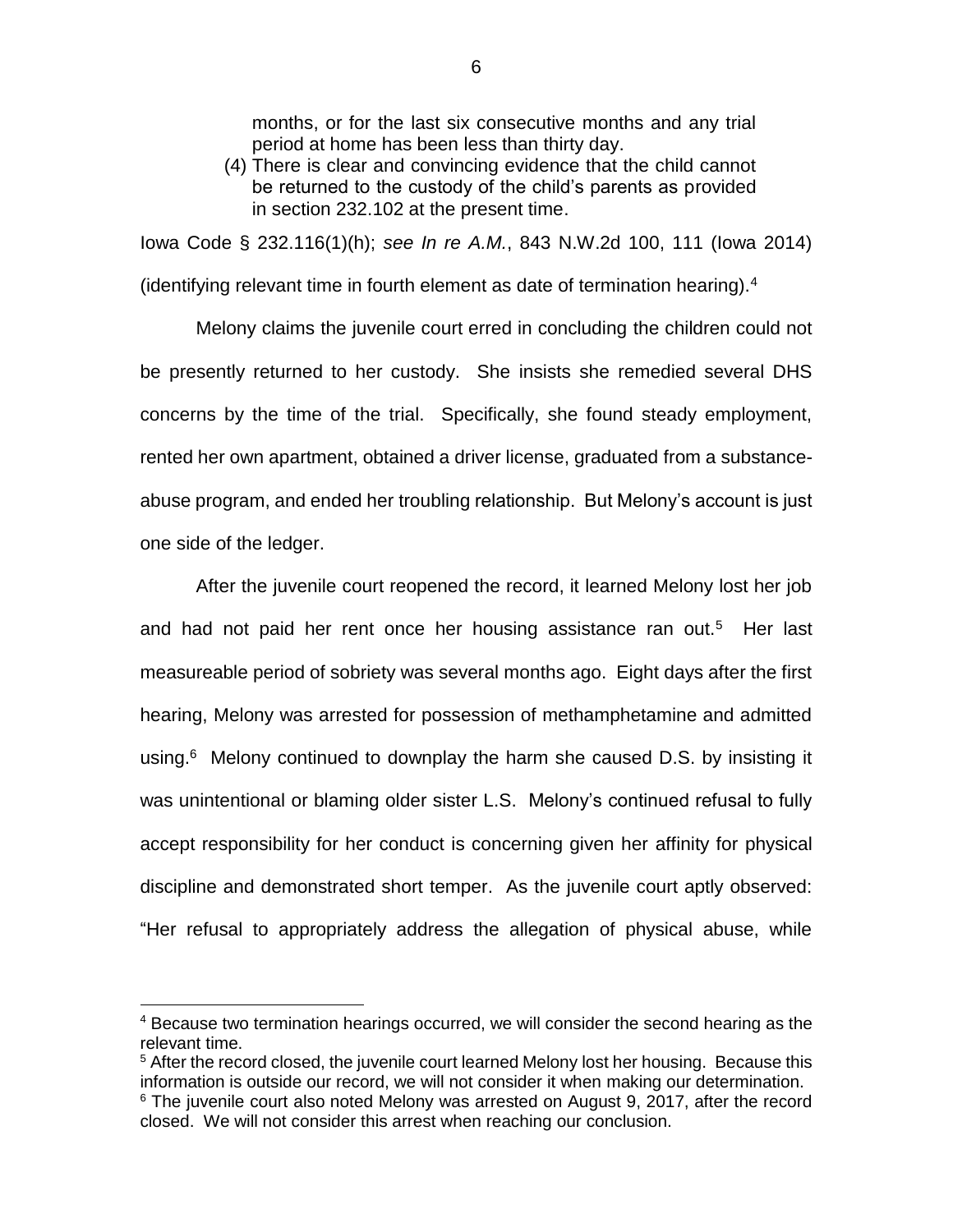important, has been overshadowed by her inability to provide a safe, drug-free environment for the children." After our careful review, we conclude the evidence in the record shows the children cannot be returned to Melony's care at the present time.

#### **B. Six-Month Deferment**

Melony contends she should be granted an additional six months to reunify. *See In re A.B.*, 815 N.W.2d 764, 776 (Iowa 2012). Melony cites her strong bond with both children, evidenced by their signs of affection during visitation. *See* Iowa Code § 232.116(3)(c). Melony overstates the nature of the bond. By the time of the second termination hearing, the children had been out of Melony's care for a significant portion of their young lives—roughly thirty percent for L.S. and roughly forty percent for D.S.

Melony argues she is well suited to provide the best environment for the children. She cites her age, health, and understanding of their needs. Melony's self-view is idealized. Her history of drug-use and poor mental health, her aggressive acts toward D.S., her inability to maintain employment, and exposure of the children to drugs all show Melony is unable to responsibly parent.

Termination at this time is in the children's best interests. *See* Iowa Code § 232.116(2). If we wait for Melony's actual parenting abilities to match her perceived abilities, we would run afoul of our well-settled principles. *See In re P.L.*, 778 N.W.2d 33, 41 (Iowa 2010) ("It is well-settled law that we cannot deprive a child of permanency after the State has proved a ground for termination under section 232.116(1) by hoping someday a parent will learn to be a parent and be able to provide a stable home for the child."). Based on this record, we conclude